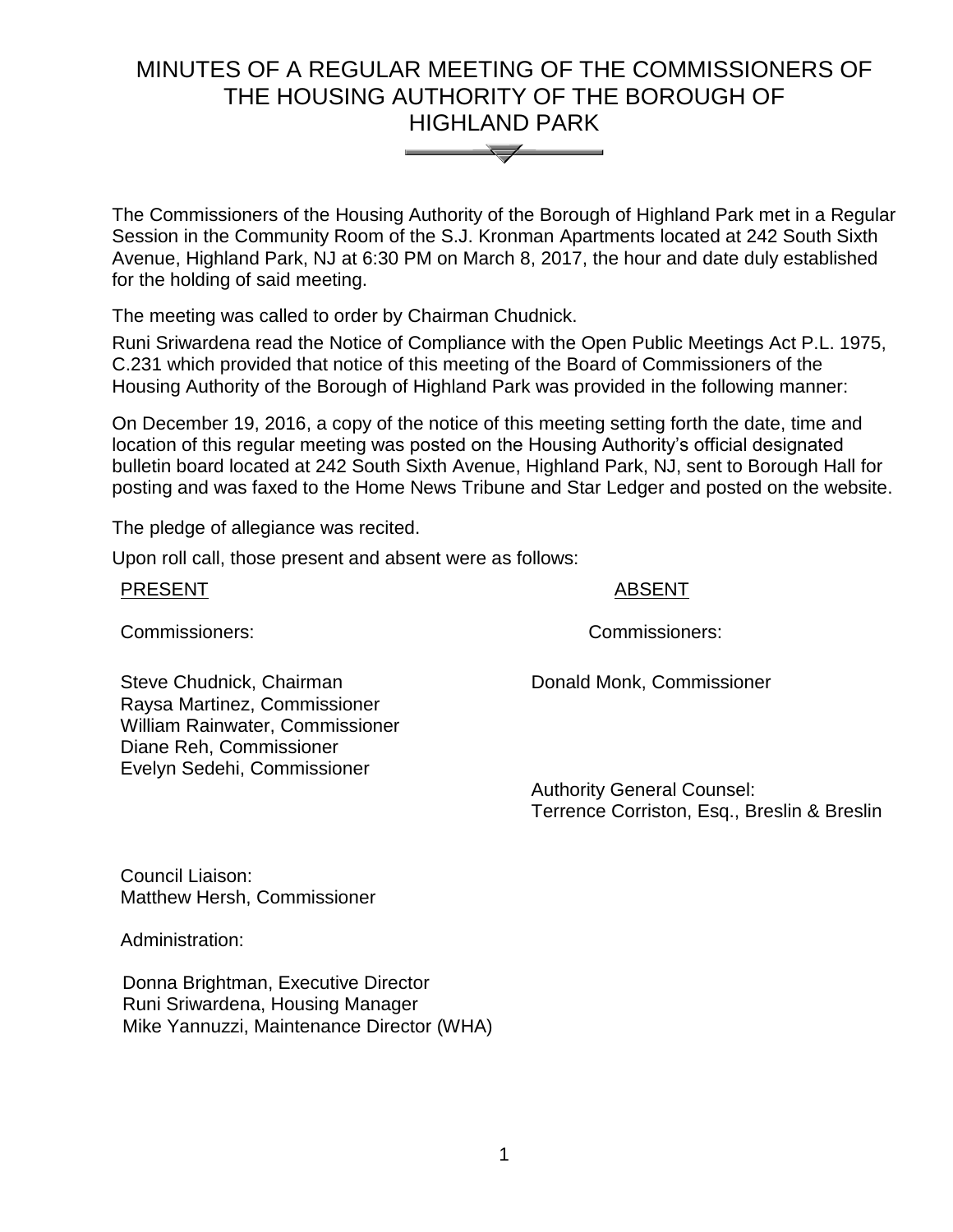# Minutes:

A motion to approve the minutes of the regular meeting held on February 8, 2017 was made by Commissioner Martinez and seconded by Commissioner Reh.

| ROLL CALL: |                                 |  | Chudnick Martinez Monk Rainwater Reh Sedehi |  |
|------------|---------------------------------|--|---------------------------------------------|--|
| AYES:      | Chudnick Martinez Rainwater Reh |  |                                             |  |
| NAYS:      | <b>None</b>                     |  |                                             |  |
| Abstain:   | Sedehi                          |  |                                             |  |
| Absent:    | Monk                            |  |                                             |  |

The Chair thereupon declared said motion approved.

## **Discussion**

Commissioner Rainwater stated that he abstained on the approval of the 1/11/17 minutes, not voted yes.

Commissioner Reh pointed out that on page 4, middle of the page, "new units to be leased with (should be without)" passing HQS.

Commissioner Sedehi asked what HOTMA was.

Executive Director Brightman replied that it was the Housing Opportunities through Modernization Act.

Florence Stein, 5S, stated that she heard that the HPHA will be losing their social worker, Kettly, and that this is very distressing. She went on to say that she prefers Kettly's work as opposed to using the social worker at the senior center. Kettly was able to help her figure out transportation to the doctor for her husband as they do not currently have a car and she was grateful for her help.

Chairman Chudnick stated that Kettly is at Highland Park due to a grant.

Executive Director Brightman stated that she and Housing Manager Sriwardena are trying to work out something with Kettly that would allow her to work reduced hours at the HPHA. She also stated that Kettly's grant was ending as of June and there was no guarantee that it would have been funded again.

Executive Director Brightman went on to say that HUD prohibits the ROSS grant in non-public housing entities so RAD does not qualify.

Housing Manager Sriwardena stated that there is no way possible that she could fill Kettly's void.

Executive Director Brightman stated that Kettly goes above and beyond what is required.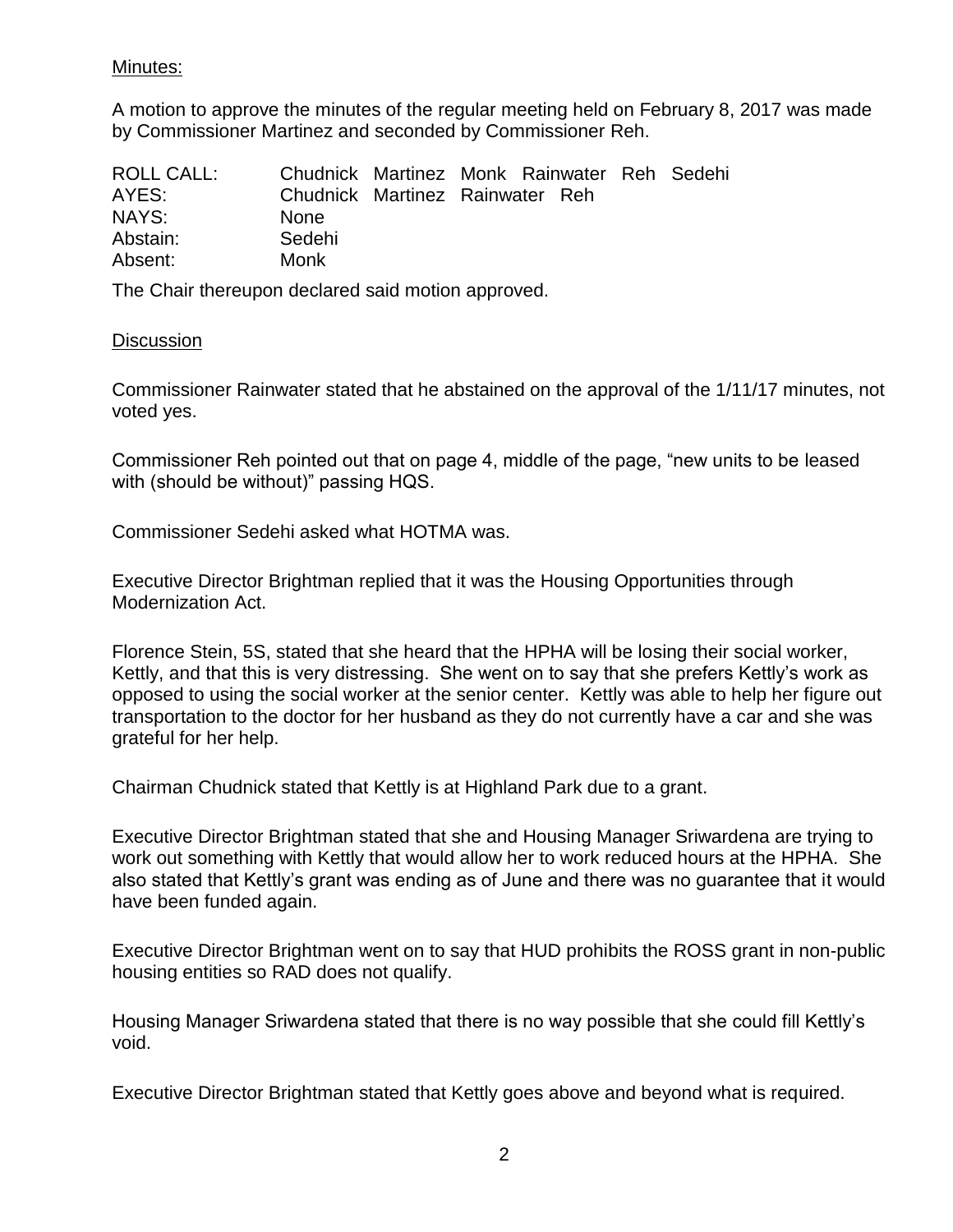Commissioner Sedehi said her reports show that.

Commissioner Martinez stated that her reports show the value of her service and asked if there are any other grants to fund the position.

Executive Director Brightman stated that it would be unlikely, especially with the senior center next door and reminded the Board as that was the reason Jani's position ended.

Tom Nolan, 3H, asked when they were getting new windows and asked about the window guards.

Executive Director Brightman responded the time frame for the windows is still unknown.

Communications - none

## Executive Director's Report/RAD

Executive Director Brightman stated that she wanted to follow-up on a matter that was raised last month by Commissioner Monk regarding the Maztek bill.

Executive Director Brightman explained that the charge of \$1,197 for web maintenance is a one-time fee not a monthly or quarterly fee.

Executive Director Brightman stated that she signed the loan documents for NJCC and was uploading documents to the RAD website. She informed Councilman Hersh that she may need some assistance in obtaining the environmental, part 58, from the Borough.

Executive Director Brightman stated that there is still no word on the 4% tax credit program and there was a rumor going around that there may not be one.

Commissioner Reh asked if Executive Director Brightman ever followed up with sustainable Highland Park on the solar roof panels.

Executive Director Brightman responded, yes, both Councilman Hersh and she had a conversation with them but so far there were no suggestions on how to get funding for installation.

Councilman Hersh stated that we are still trying.

Commissioner Rainwater questioned the legal bill.

Executive Director Brightman explained that it was for obtaining an opinion as to whether or not WHA could lend money to HP. The answer was, no, that was not possible.

Commissioner Martinez questioned if environmental, part 58, was correct.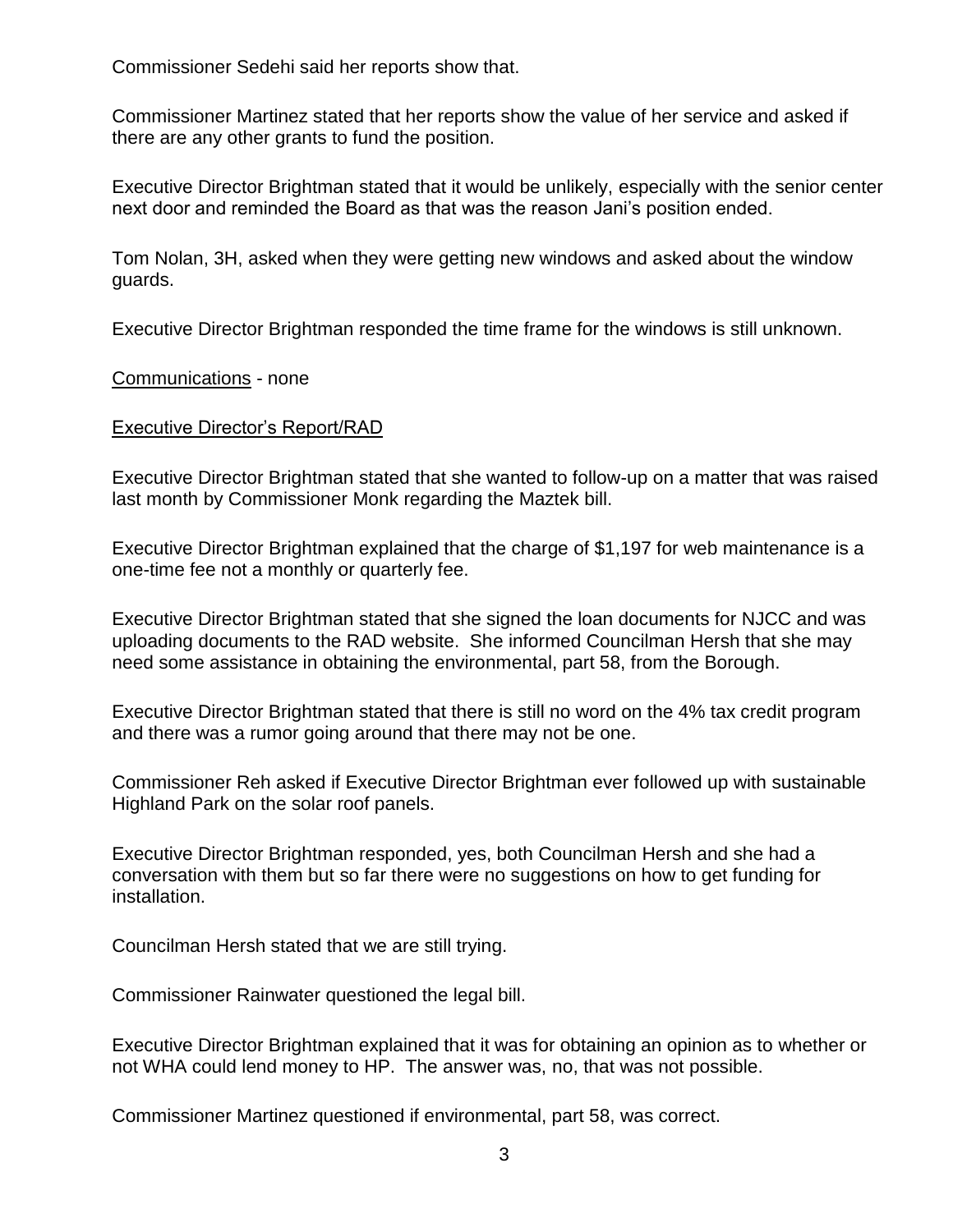Executive Director Brightman responded that it is.

Attorney Report – nothing to report

Accountant Report - nothing to report

Staff Reports

Housing Manager Sriwardena's Report:

Chairman Chudnick questioned Housing Manager Sriwardena on the illegal guest issue.

Housing Manager Sriwardena stated that it was rectified by sending a letter and the tenant cooperated.

Chairman Chudnick asked Councilman Hersh to see if the DPW could remove the tree branches in the back of the building.

Councilman Hersh stated that he would.

Regis Methven, apt. #3R, volunteered to do it.

The Board thanked him but said they have to ask the DPW to do it due to insurance reasons.

# Committee Reports

Tenant Relations:

Commissioner Sedehi reported that she attended the tenant meeting earlier today. There was discussion of reoccurring issues with garbage, throwing food off of balconies, and feeding the animals. She stated that the meeting was well attended and positive and people feel free to express themselves. She also stated that Housing Manager Sriwardena runs a good meeting and that tenants not attending get a copy of the agenda.

Grounds:

Commissioner Reh reported that she was here the day the tree branch fell and that Joe Thurston took it down with a rope. She stated that we need to look into a tree maintenance plan.

Executive Director Brightman stated that we did last year and the price to do the trees was \$10,000 which was cost prohibitive. She further stated that Joe Thurston said he could do most of the work if he had the proper equipment (chain saw/pruner.)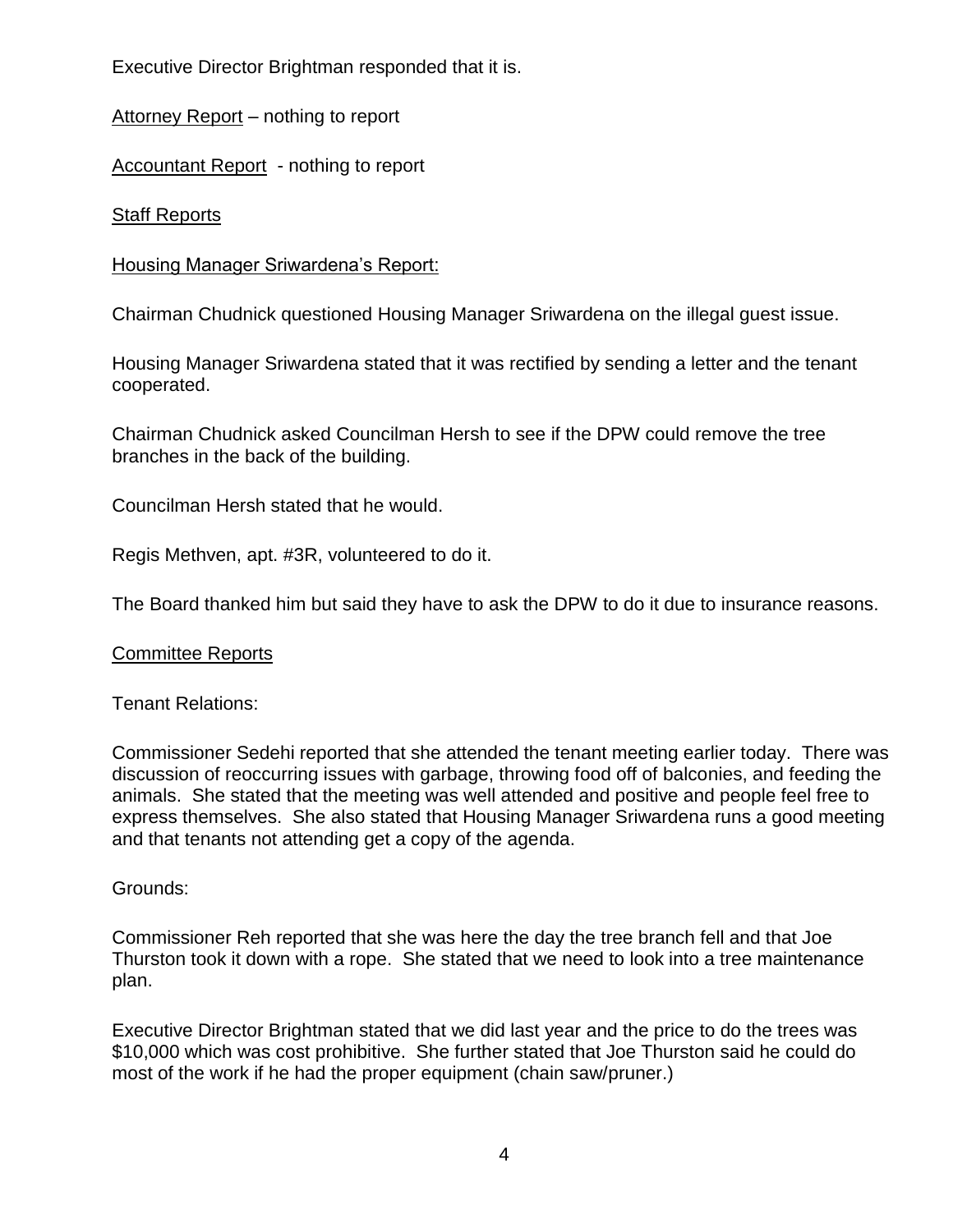The Board agreed that it was a good idea to let Mr. Thurston do it and to invest up to \$1,000 for the equipment.

Tenant Relations:

Commissioner Martinez stated that the letter for a tenant commissioner went out and that so far two responses have been received. She said that Executive Director Brightman handed out the selection policy for the Board to see. Once a selection is made they will be referred to the Mayor and Council for appointment.

Juan Ratliff, 219 South  $6<sup>th</sup>$  Ave., asked why he has to stand outside and cannot get in to the public meeting.

There was a discussion about tenant security.

Maintenance Manager Yannuzzi stated that he will contact the electrician to install a doorbell that rings in the community room.

## Resolutions

a) Reso #2017-10– Rescind Reso #2017-5 (Award Contract for RAD Financing for Park Terrace to Atlantic Stewardship Bank (ASB) in an Amount not to Exceed \$500,000

Motion moved by Commissioner Reh and seconded by Commissioner Sedehi to adopt Resolution #2017-10.

| ROLL CALL: |             | Chudnick Martinez Monk Rainwater Reh Sedehi |  |  |
|------------|-------------|---------------------------------------------|--|--|
| AYES:      |             | Chudnick Martinez Rainwater Reh Sedehi      |  |  |
| NAYS:      | <b>None</b> |                                             |  |  |
| Abstain:   | <b>None</b> |                                             |  |  |
| Absent:    | Monk        |                                             |  |  |

The Chair thereupon declared said motion approved.

b) Reso #2017-11 – Designate Official Newspapers 4/1/17 – 3/31/18

Motion moved by Commissioner Reh and seconded by Commissioner Sedehi to adopt Resolution #2017-11.

#### **Discussion**

Commissioner Reh asked why we do not use the Highland Park Planet.

Chairman Chudnick stated that we looked into that and it was too costly.

| ROLL CALL: |             | Chudnick Martinez Monk Rainwater Reh Sedehi |  |  |
|------------|-------------|---------------------------------------------|--|--|
| AYES:      |             | Chudnick Martinez Rainwater Reh Sedehi      |  |  |
| NAYS:      | <b>None</b> |                                             |  |  |
| Abstain:   | <b>None</b> |                                             |  |  |
| Absent:    | Monk        |                                             |  |  |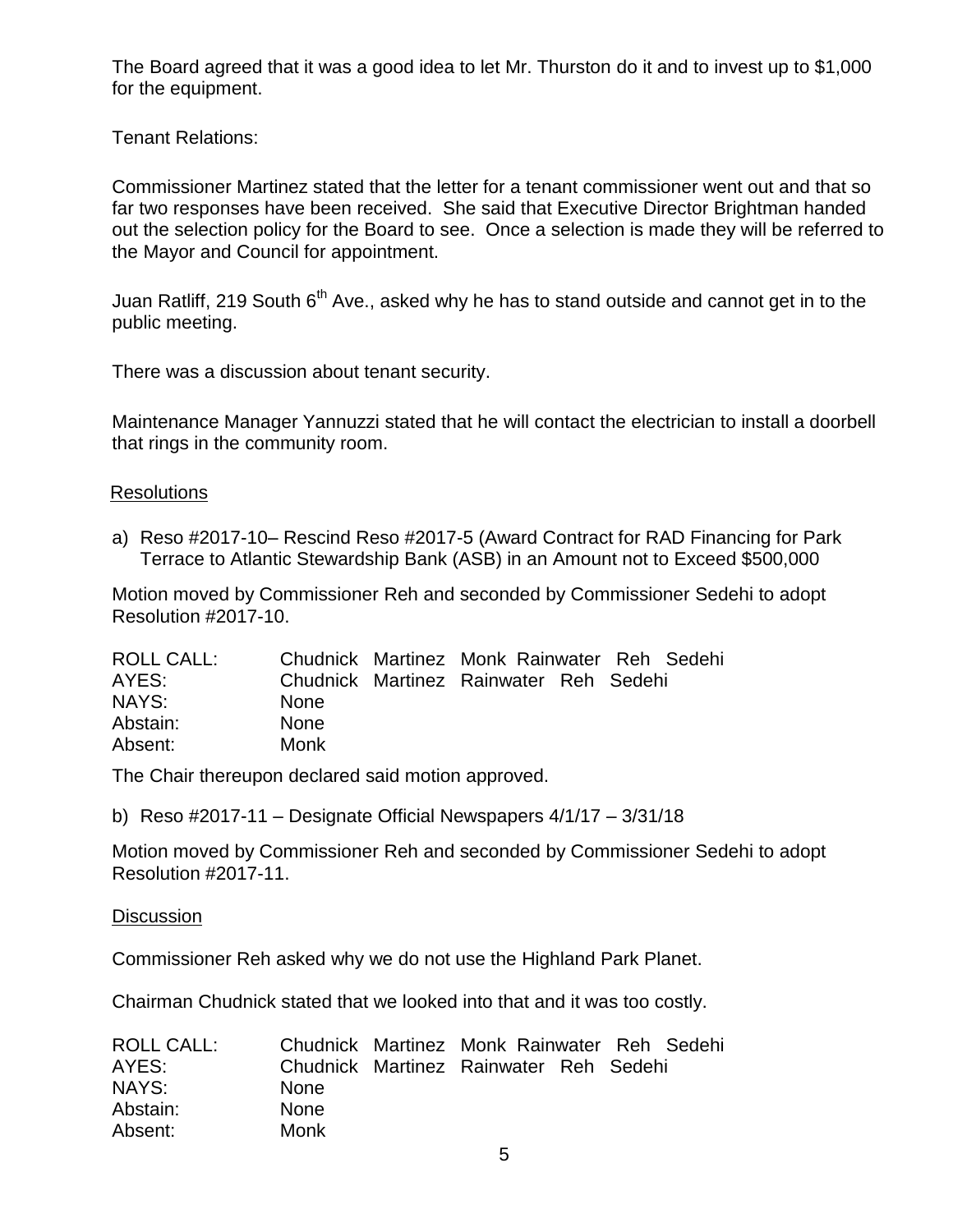The Chair thereupon declared said motion approved.

c) Reso #2017-12 - Adopting Monthly Bill List for February 2017

Motion moved by Commissioner Sedehi and seconded by Commissioner Rainwater to adopt Resolution #2017-12.

## **Discussion**

Commissioner Rainwater asked about the PSE&G bill - \$21,397.78.

There was a discussion about putting covers over the thermostats in the hallways which was agreed upon.

Commissioner Reh stated that every new Board member remarks about the PSE&G bill.

Commissioner Sedehi stated that this was discussed at the tenant meeting, encouraging residents to save energy. She also said at one time they discussed metering Park Terrace.

Executive Director Brightman stated there has not been any energy saving measures at Kronman and that the RAD conversion would address some items: roof, windows, and PTAC units.

Commissioner Reh asked about the Intrep Solutions bill for \$3,619.00.

Executive Director Brightman reminded her that this was discussed last month; it was to purchase a new computer server.

Commissioner Martinez asked about the elevator bill for the State of NJ - \$1,252.

Executive Director Brightman said it was for inspection fees.

| ROLL CALL: |             | Chudnick Martinez Monk Rainwater Reh Sedehi |  |  |
|------------|-------------|---------------------------------------------|--|--|
| AYES:      |             | Chudnick Martinez Rainwater Reh Sedehi      |  |  |
| NAYS:      | <b>None</b> |                                             |  |  |
| Abstain:   | <b>None</b> |                                             |  |  |
| Absent:    | Monk        |                                             |  |  |

The Chair thereupon declared said motion approved.

d) Reso #2017-13 – Authorizing a Salary Increase of \$900 Effective 4/1/17 for all Employees

Motion moved by Commissioner Reh and seconded by Commissioner Sedehi to adopt Resolution #2017-13.

# **Discussion**

Commissioner Reh asked if this was discussed with the Personnel Committee.

Executive Director Brightman replied that it was and Commissioner Sedehi confirmed this.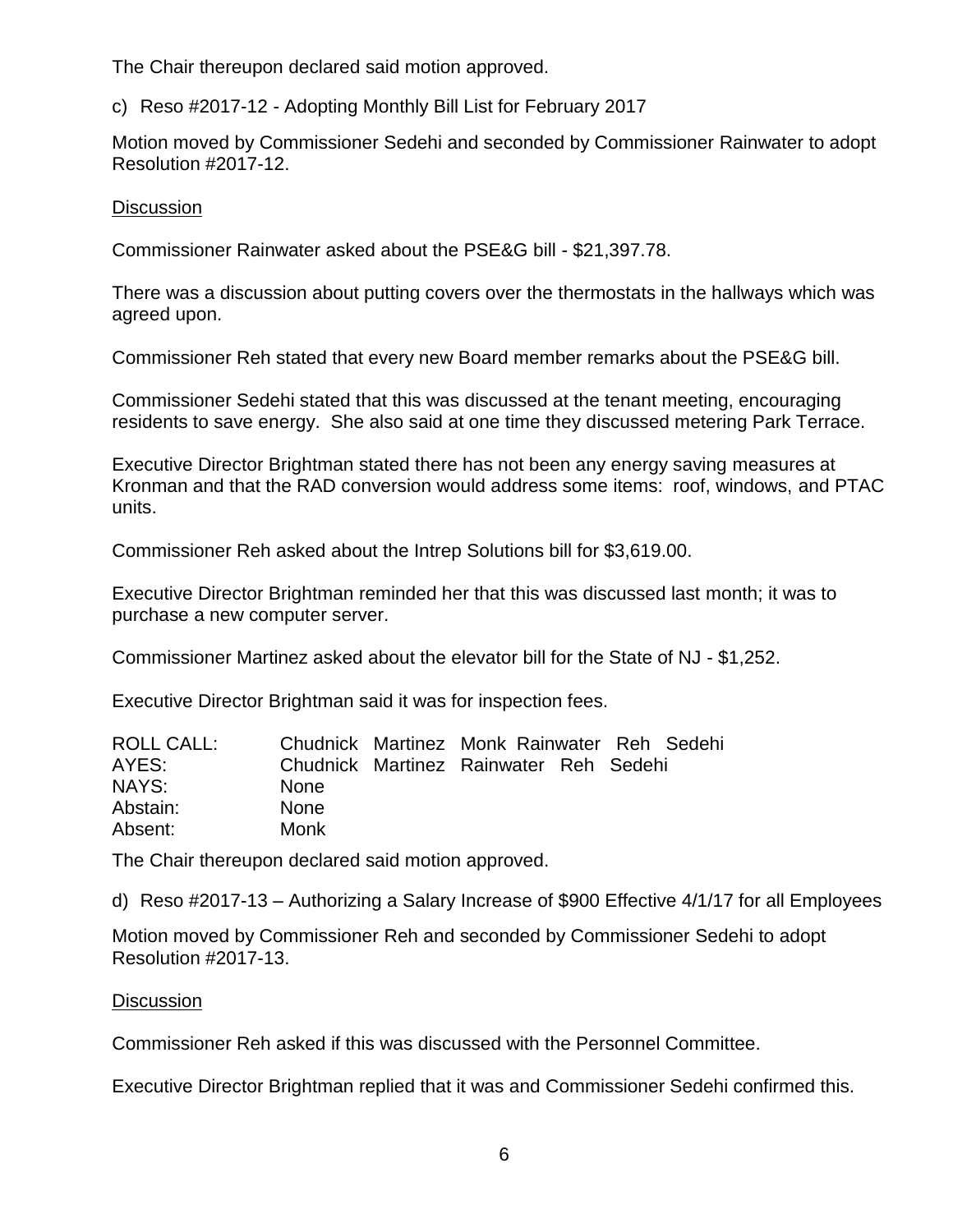| <b>ROLL CALL:</b> |             | Chudnick Martinez Monk Rainwater Reh Sedehi |  |  |
|-------------------|-------------|---------------------------------------------|--|--|
| AYES:             |             | Chudnick Martinez Rainwater Reh Sedehi      |  |  |
| NAYS:             | <b>None</b> |                                             |  |  |
| Abstain:          | <b>None</b> |                                             |  |  |
| Absent:           | Monk        |                                             |  |  |

The Chair thereupon declared said motion approved.

e) Reso #2017-14 – Write-off Uncollected Rent Balances

Motion moved by Commissioner Sedehi and seconded by Commissioner Reh to adopt Resolution #2017-14.

#### **Discussion**

Commissioner Sedehi asked if they were submitted to the collection agency.

Housing Manager Sriwardena replied that they were.

| ROLL CALL: |             | Chudnick Martinez Monk Rainwater Reh Sedehi |  |  |
|------------|-------------|---------------------------------------------|--|--|
| AYES:      |             | Chudnick Martinez Rainwater Reh Sedehi      |  |  |
| NAYS:      | <b>None</b> |                                             |  |  |
| Abstain:   | <b>None</b> |                                             |  |  |
| Absent:    | Monk        |                                             |  |  |

The Chair thereupon declared said motion approved.

f) Reso #2017-15 – Ratify the Renewal of the Contract for Plumbing Repair Services Contractor through January 31, 2019

Motion moved by Commissioner Sedehi and seconded by Commissioner Rainwater to adopt Resolution #2017-15.

#### **Discussion**

Chairman Chudnick stated that a prior contract was being rolled over.

Commissioner Rainwater asked why not re-bid.

Executive Director Brightman stated to hold the price.

Commissioner Martinez asked when they are called.

Executive Director Brightman responded when there is a problem that Mr. Thurston cannot fix.

| ROLL CALL: |             | Chudnick Martinez Monk Rainwater Reh Sedehi |  |  |
|------------|-------------|---------------------------------------------|--|--|
| AYES:      |             | Chudnick Martinez Rainwater Reh Sedehi      |  |  |
| NAYS:      | <b>None</b> |                                             |  |  |
| Abstain:   | <b>None</b> |                                             |  |  |
| Absent:    | Monk        |                                             |  |  |

The Chair thereupon declared said motion approved.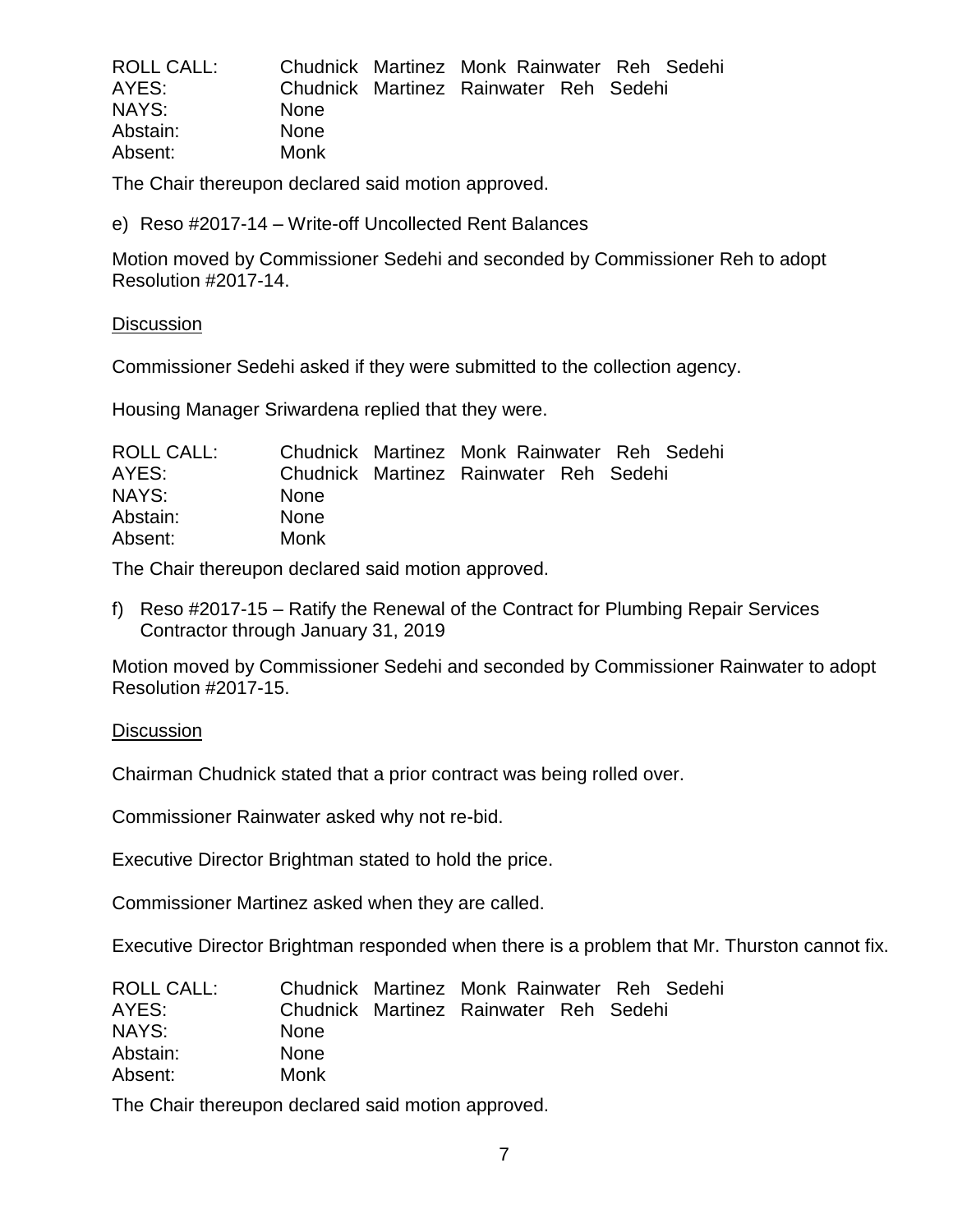g) Reso #2017-16 – Renew the Flooring Contract to 3/31/18 with Aleman Carpet

Motion moved by Commissioner Reh and seconded by Commissioner Sedehi to adopt Resolution #2017-16.

## Discussion

Chairman Chudnick stated that this is the same situation, a rollover.

Commissioner Sedehi asked about the carpet installation.

Executive Director Brightman stated the first floor is laminate and the other floors have carpet in the living room and bedroom.

| ROLL CALL: |             | Chudnick Martinez Monk Rainwater Reh Sedehi |  |  |
|------------|-------------|---------------------------------------------|--|--|
| AYES:      |             | Chudnick Martinez Rainwater Reh Sedehi      |  |  |
| NAYS:      | <b>None</b> |                                             |  |  |
| Abstain:   | <b>None</b> |                                             |  |  |
| Absent:    | Monk        |                                             |  |  |

The Chair thereupon declared said motion approved.

h) Reso #2017-17 – Renew Mason Contract with CMS Construction from 4/1/17 – 3/31/19

Motion moved by Commissioner Sedehi and seconded by Commissioner Reh to adopt Resolution #2017-17.

| ROLL CALL: |             | Chudnick Martinez Monk Rainwater Reh Sedehi |  |  |
|------------|-------------|---------------------------------------------|--|--|
| AYES:      |             | Chudnick Martinez Rainwater Reh Sedehi      |  |  |
| NAYS:      | <b>None</b> |                                             |  |  |
| Abstain:   | <b>None</b> |                                             |  |  |
| Absent:    | Monk        |                                             |  |  |

The Chair thereupon declared said motion approved.

i) Reso #2017-18 – Final Renewal of the Landscaping Contract to D'Onofrio & Son to Provide Landscaping Services for the 2017 Season

Motion moved by Commissioner Sedehi and seconded by Commissioner Reh to adopt Resolution #2017-18.

#### **Discussion**

Commissioner Sedehi said the property always looks nice but she didn't know if it was due to the landscaper or the tenants.

Commissioner Reh asked if they do tree removal.

Housing Manager Sriwardena stated that they do not.

ROLL CALL: Chudnick Martinez Monk Rainwater Reh Sedehi AYES: Chudnick Martinez Rainwater Reh Sedehi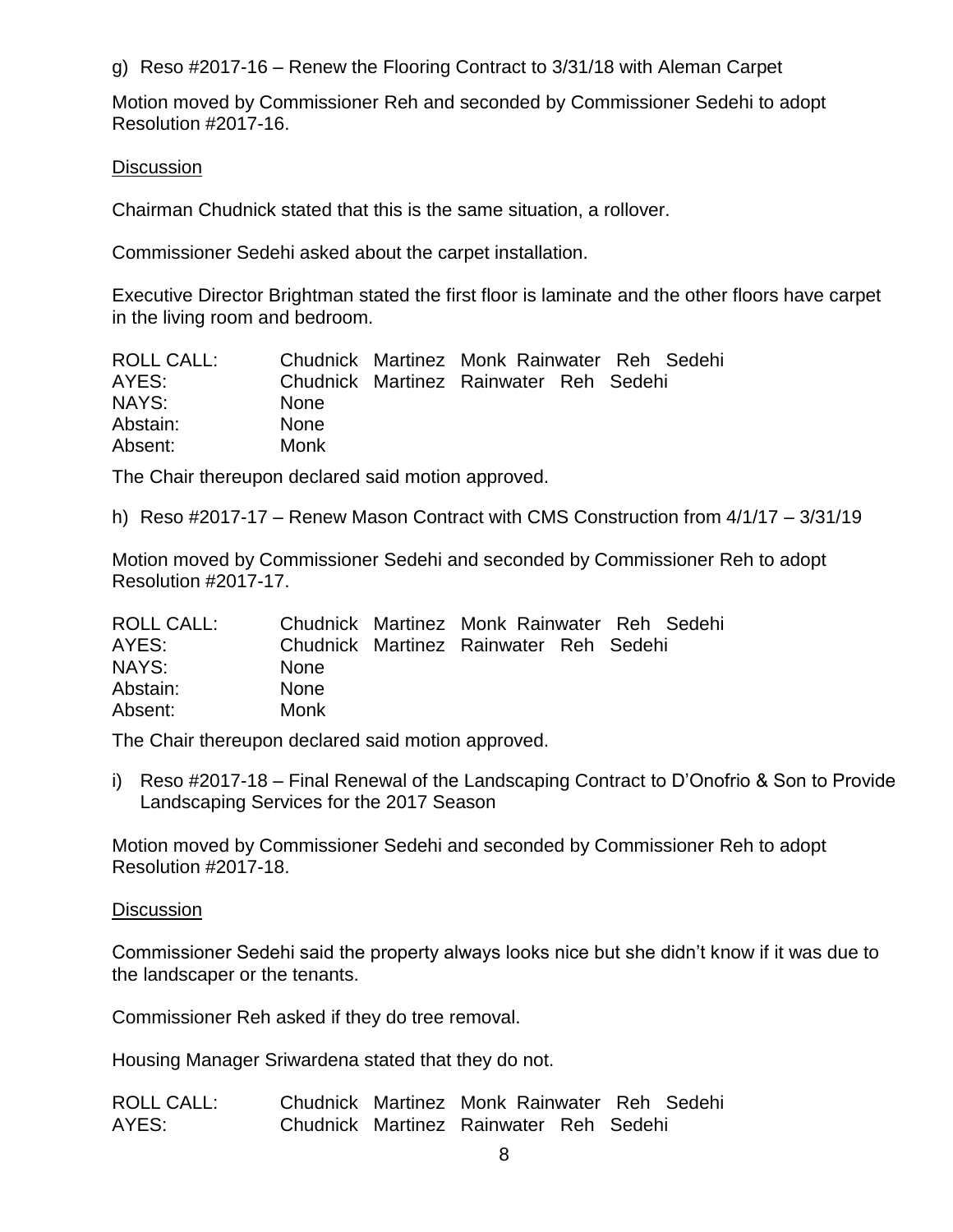| NAYS:    | <b>None</b> |
|----------|-------------|
| Abstain: | <b>None</b> |
| Absent:  | Monk        |

The Chair thereupon declared said motion approved.

j) Reso  $\#2017-19$  – Designate Fee Accountant –  $4/1/17-3/31/19$  to William Katchen

Motion moved by Commissioner Reh and seconded by Commissioner Rainwater to adopt Resolution #2017-19.

## **Discussion**

Chairman Chudnick said this contract went out to RFP and was reviewed by a committee.

Commissioner Sedehi said it's our first time doing a two-year contract.

Executive Director Brightman responded, yes, it was your idea.

| ROLL CALL: |             | Chudnick Martinez Monk Rainwater Reh Sedehi |  |  |
|------------|-------------|---------------------------------------------|--|--|
| AYES:      |             | Chudnick Martinez Rainwater Reh Sedehi      |  |  |
| NAYS:      | <b>None</b> |                                             |  |  |
| Abstain:   | <b>None</b> |                                             |  |  |
| Absent:    | Monk        |                                             |  |  |

The Chair thereupon declared said motion approved.

k) Reso #2017-20 – Designate General Counsel – 4/1/17- 3/31/19 to Breslin & Breslin

Motion moved by Commissioner Sedehi and seconded by Commissioner Rainwater to adopt Resolution #2017-20.

#### **Discussion**

Executive Director Brightman stated that this went to RFP and was reviewed by a committee. She stated that one bid was received.

| ROLL CALL: |             | Chudnick Martinez Monk Rainwater Reh Sedehi |  |  |
|------------|-------------|---------------------------------------------|--|--|
| AYES:      |             | Chudnick Martinez Rainwater Reh Sedehi      |  |  |
| NAYS:      | <b>None</b> |                                             |  |  |
| Abstain:   | <b>None</b> |                                             |  |  |
| Absent:    | Monk        |                                             |  |  |

The Chair thereupon declared said motion approved.

l) Reso #2017-21 – Reso in Support of Building a Thriving NJ

Motion moved by Commissioner Sedehi and seconded by Commissioner Rainwater to adopt Resolution #2017-21.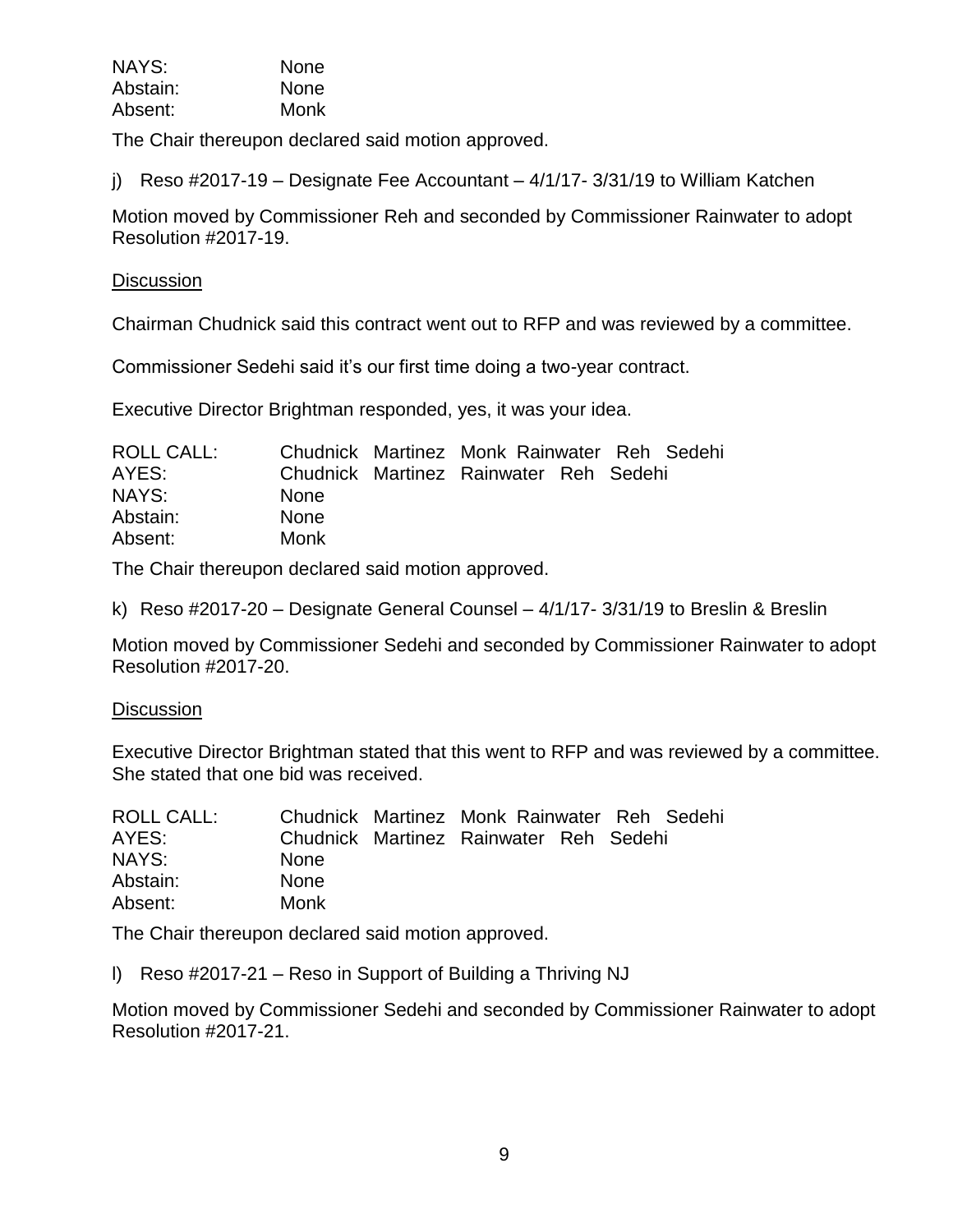# **Discussion**

Chairman Chudnick asked Councilman Hersh if he knew of anyone else who passed this resolution.

Councilman Hersh replied that Elizabeth did.

Commissioner Reh asked if the Borough did.

Councilman Hersh replied, not yet and that he will present it at the next meeting.

Commissioner Rainwater asked if this passes will it help the Town with its COAH obligation.

Councilman Hersh replied, yes, indirectly. He stated that the resolution is sponsored by the Housing and Community Development Network of NJ. He thanked the BOC for considering it. He went on to say that this proposal is encouraging the legislature to allocate 600 million dollars to create affordable homes. The purpose of the initiative is to "build a thriving NJ" by funding current programs such as lead prevention, neighborhood revitalization, etc.

Councilman Hersh stated that passing this resolution poses no burden to the Authority as it is just a show of support. Hopefully, it also serves as an election stimulant for the upcoming Governor's race.

Commissioner Martinez stated that although she is in favor of this initiative, her position working with the State of NJ prevents her from voting on this so she will abstain.

Executive Director Brightman asked Councilman Hersh to please inform her as to who this resolution needs to be sent to.

| <b>None</b><br>Martinez<br>Monk | Chudnick Rainwater Reh Sedehi | Chudnick Martinez Monk Rainwater Reh Sedehi |
|---------------------------------|-------------------------------|---------------------------------------------|

The Chair thereupon declared said motion approved.

#### New Business

Commissioners Reh and Sedehi stated that for the next meeting Commissioner Martinez should be placed by Commissioner Chudnick.

Councilman Hersh stated that he has attempted to follow-up on this traffic concern in front of the Kronman building but the officer was on vacation. He mentioned that he will report on it at the next meeting.

Chairman Chudnick inquired as to whether or not we send sympathy cards to deceased residents' families.

Housing Manager Sriwardena replied, yes, and we also attend funeral services.